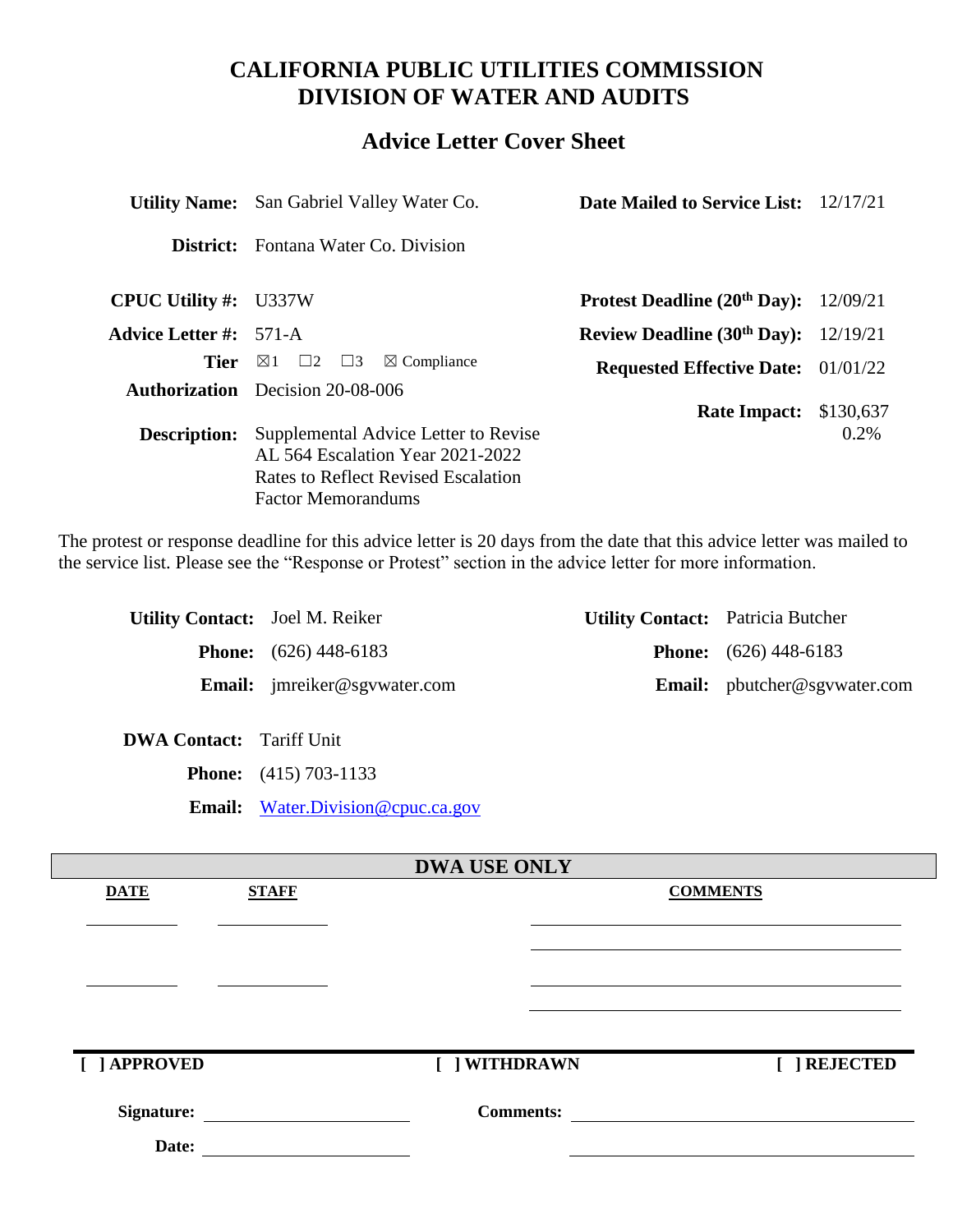# SAN GAERUEL VALLEY WATER COMPANY

December 17, 2021

#### **Advice Letter No. 571-A U337W**

# **TO THE PUBLIC UTILITIES COMMISSION OF THE STATE OF CALIFORNIA**

San Gabriel Valley Water Company ("San Gabriel" or "Company") hereby requests ministerial review of the following changes in tariff sheets applicable to its Fontana Water Company division:

|             |                                              |          | Cancelling  |
|-------------|----------------------------------------------|----------|-------------|
| <b>CPUC</b> |                                              | Schedule | <b>CPUC</b> |
| Sheet No.   | Title                                        | No.      | Sheet No.   |
| 3170-W      | <b>General Metered Service</b>               | $FO-1$   | 3156-W      |
| $3171-W$    | General Metered Service (continued)          | $FO-1$   | 3134-W      |
| 3172-W      | General Metered Service – Conservation Rates | $FO-1C$  | 3157-W      |
| $3173-W$    | Private Fire Service                         | $FO-4$   | 3136-W      |
| 3174-W      | <b>Recycled Water Metered Service</b>        | $FO-6$   | 3158-W      |
| 3175-W      | Recycled Water Metered Service (continued)   | $FO-6$   | 3138-W      |
| 3176-W      | Preliminary Statement, Paragraph H2          | N/A      | 3159-W      |
| 3177-W      | <b>Table of Contents</b>                     | N/A      | 3169-W      |

San Gabriel submits this supplemental advice letter for the Fontana Water Company division in compliance with California Public Utilities Commission ("CPUC" or "Commission") Decision ("D.") 20-08-006, issued August 12, 2020, in Application ("A.") No. 19-01-001 to implement a revenue increase of \$130,637, or 0.2% to reflect the revised escalation factor memos issued by the Public Advocates Office on October 22, 2021. In accordance with Ordering Paragraph No. 7 of D.20-08- 006 and Water Industry Rule 7.3.1(6) of General Order 96-B, **this is designated as a Tier 1 advice letter** with a requested effective date of January 1, 2022, to coincide with other rate changes being implemented on that date.

#### Purpose and Background

On May 17, 2021, San Gabriel filed Advice Letter 564 to implement rates in the Fontana Water Company division for Escalation Year 2021-2022, as authorized in D.20-08-006. The revenue requirement adopted in Advice Letter 564 was based in part upon the April 2021 Labor, Non-Labor, and Compensation Per Hour escalation rates issued by the Public Advocates Office in May 2021. On October 22, 2021, the Public Advocates Office issued revised escalation factor memorandums for the months of February 2021 through July 2021. Accordingly, San Gabriel has recalculated the Escalation Year 2021-2022 rates based upon the revised April 2021 Labor, Non-Labor, and Compensation Per Hour escalation rates, resulting in a revenue requirement increase in the Fontana Water Company division of \$130,637, or 0.2% compared to the revenue requirement adopted in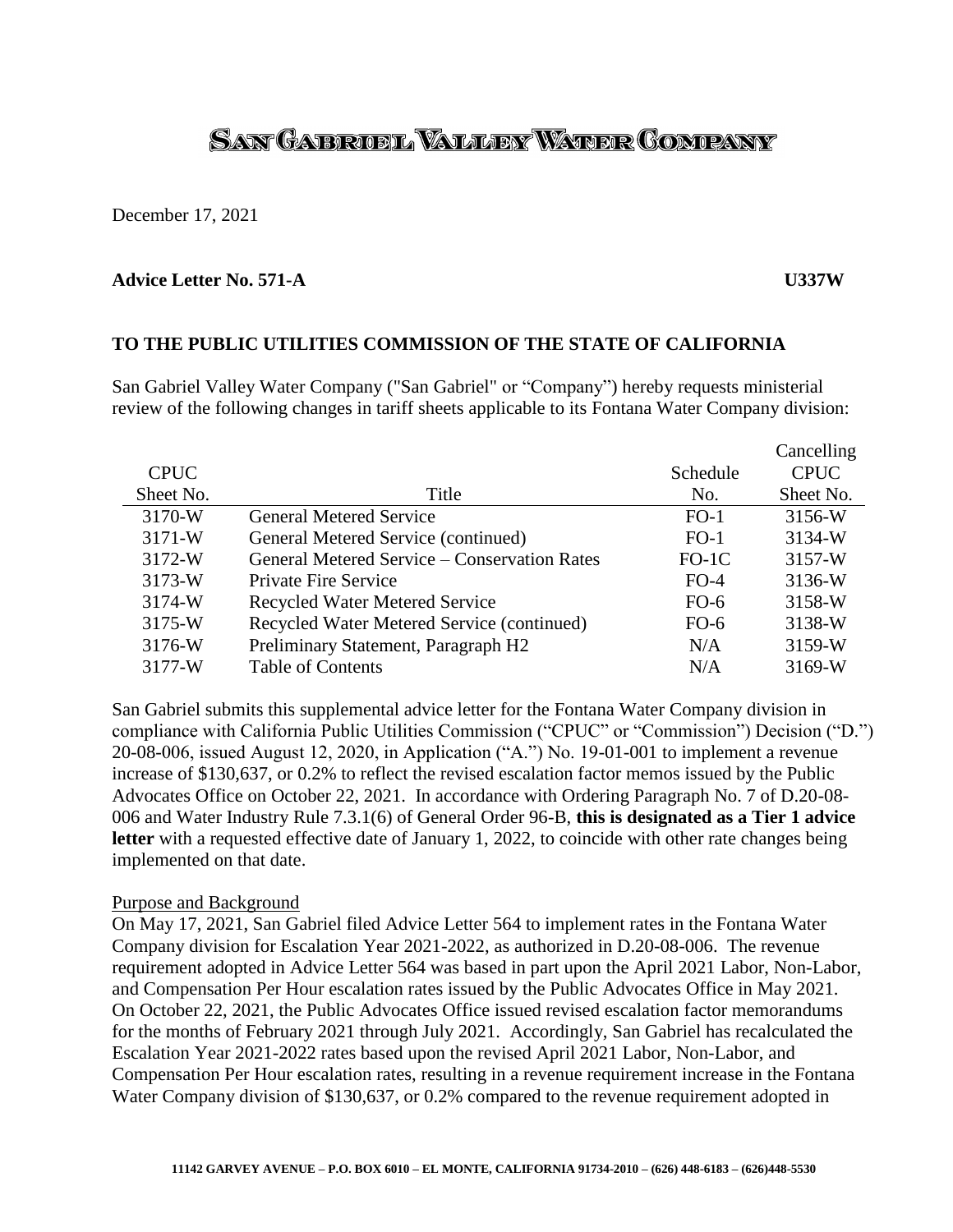San Gabriel Valley Water Company December 17, 2021 Advice Letter 571-A

Advice Letter 569, which goes into effect on January 1, 2022. By implementing the revised Escalation Year 2021-2022 rates on January 1, 2022, San Gabriel is forgoing recovery of the revenues that would have been billed under the revised Escalation Year rates had they been implemented on July 1, 2021 (the first day of the Escalation Year).

# Discussion

This advice letter proposes to increase the revenue requirement adopted in Advice Letter 569 by \$130,637, or 0.2%.

The proposed rates submitted with this advice letter will increase the monthly bill for the typical non-CARW residential customer in the Fontana Water Company division on conservation rate Schedule FO-1C with a  $\frac{5}{8}$  x  $\frac{3}{4}$ -inch meter and using 15 Ccf by \$0.12, or 0.1% from \$81.93 to \$82.05.

In order to avoid implementing multiple rate changes within a short period of time, San Gabriel is requesting a January 1, 2022 effective date for this advice letter so that the increase proposed herein will coincide with the implementation of the rates adopted in Advice Letter 569.

## Service and Notice

Distribution of this advice letter is being made to the attached service list in accordance with Water Industry Rule 4.1 of General Order 96-B. No other parties have requested notification of tariff filings related to the Fontana Water Company division. In accordance with Water Industry Rule 3.3 of General Order 96-B, San Gabriel will also post this advice letter to its website [www.fontanawater.com.](http://www.fontanawater.com/) San Gabriel will inform its customers of the overall net rate change effective January 1, 2022 in dollar and percentage terms by a billing message on the first bill on which the changes appear. No further public notice is required because all public notices in connection with Application No. 19-01-001 have already been made in accordance with applicable law and Commission rules.

#### Protest and Responses

Anyone may respond to or protest this advice letter. A response supports the filing and may contain information that proves useful to the Commission in evaluating the advice letter. A protest objects to the advice letter in whole or in part and must set forth the specific grounds on which it is based. These grounds are:

- (1) San Gabriel did not properly serve or give notice of the advice letter;
- (2) The relief requested in the advice letter would violate statute or Commission order, or is not authorized by statute or Commission order on which San Gabriel relies;
- (3) The analysis, calculations, or data in the advice letter contain material error or omissions;
- (4) The relief requested in the advice letter is pending before the Commission in a formal proceeding;
- (5) The relief requested in the advice letter requires consideration in a formal hearing, or is otherwise inappropriate for the advice letter process; or
- (6) The relief requested in the advice letter is unjust, unreasonable, or discriminatory, provided that such a protest may not be made where it would require re-litigating a prior order of the Commission.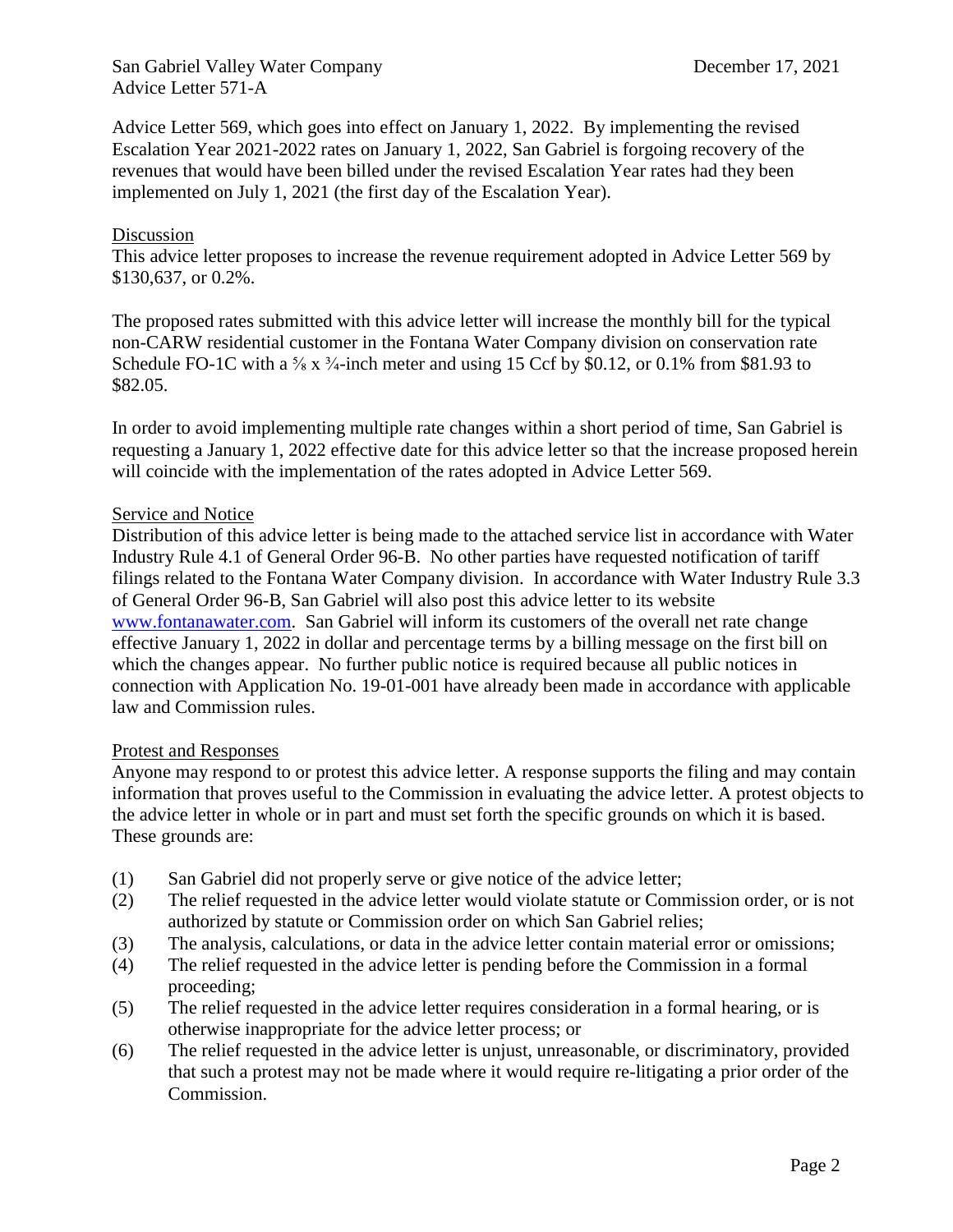A protest may not rely on a policy objection to an advice letter where the relief requested in the advice letter follows rules or directions established by statute or Commission order applicable to the utility. A protest shall provide citations or proofs where available to allow staff to properly consider the protest. A response or protest must be made in writing or by electronic mail and must be received by the Water Division within 20 days of the date this advice letter is filed. The address for mailing or delivering a response or protest is:

| Email Address:             | Mailing Address:                       |
|----------------------------|----------------------------------------|
| water.division@cpuc.ca.gov | California Public Utilities Commission |
|                            | Water Division, 3rd Floor              |
|                            | 505 Van Ness Avenue                    |
|                            | San Francisco, CA 94102                |

On the same date the response or protest is submitted to the Water Division, the respondent or protestant shall send a copy of the protest by mail to San Gabriel addressed as follows:

| Email Address:        | Mailing Address:                     |
|-----------------------|--------------------------------------|
| jmreiker@sgywater.com | San Gabriel Valley Water Company     |
|                       | Vice President of Regulatory Affairs |
|                       | 11142 Garvey Avenue                  |
|                       | El Monte, CA 91733                   |

Cities and counties that need Board of Supervisors or Board of Commissioners approval to protest should inform the Water Division, within the 20 day protest period, so that a late filed protest can be entertained. The informing document should include an estimate of the date the proposed protest might be voted on.

The advice letter process does not provide for any further responses, protests or comments, except for San Gabriel's reply, after the 20-day comment period. San Gabriel will reply to each protest and may reply to any response. Each reply must be received by the Water Division within five business days after the end of the protest period, and shall be served on the same day to the person who filed the protest or response in accordance with General Order 96-B, General Rule 7.4.3.

If you have not received a reply to your protest within ten business days, contact San Gabriel at (626) 448-6183.

San Gabriel Valley Water Company

/s/ Joel M. Reiker

Joel M. Reiker Vice President of Regulatory Affairs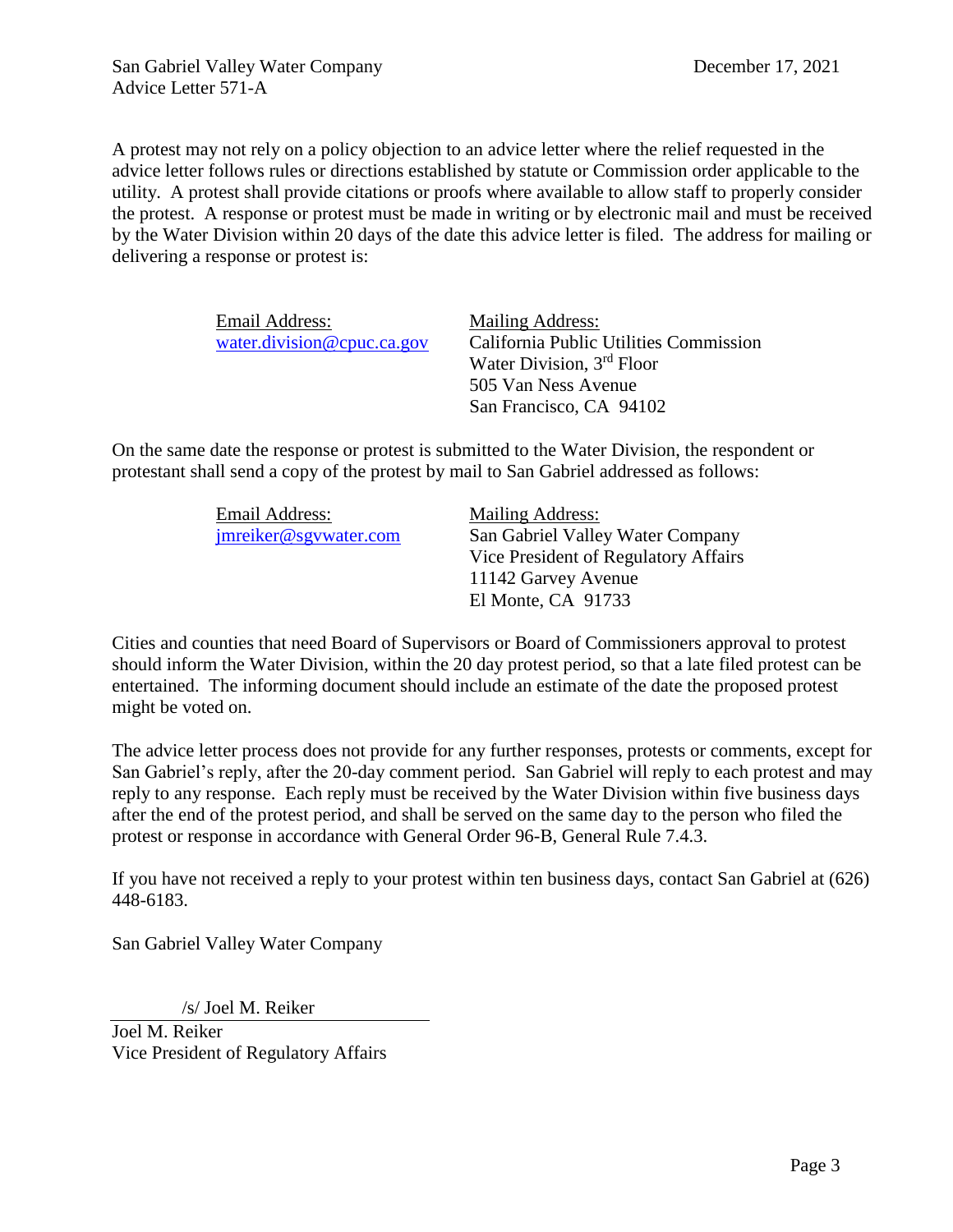San Gabriel Valley Water Company December 17, 2021 Advice Letter 571-A

cc: Bruce DeBerry, CPUC – Water Division Victor Chan, CPUC – Water Branch, Cal Advocates Richard Rauschmeier, CPUC – Water Branch, Cal Advocates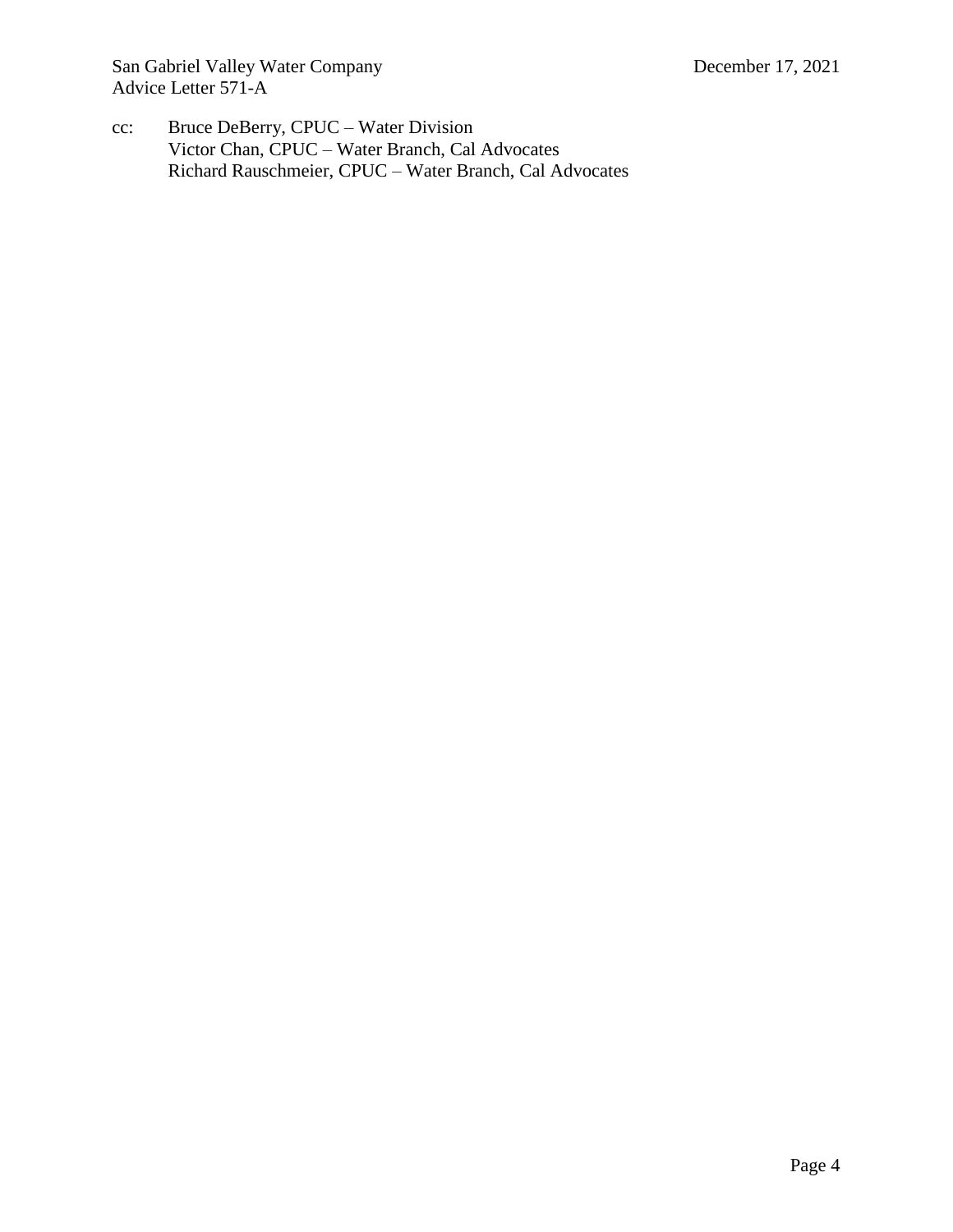# **VERIFICATION**

I am Vice President of Regulatory Affairs for, and an officer of, San Gabriel Valley Water Company ("SGVWC"), and I am authorized to make this verification on its behalf with respect to customer notification of **Advice Letter 571-A** for the Fontana Water Company Division. SGVWC intends to provide customer notification of **Advice Letter 571-A** to affected customers in the Fontana Water Company division by: (check all that apply)

 $\Box$  Bill Insert

 $\boxtimes$  Bill Message

 $\Box$  Individual Notice by Mail

 $\Box$  Legal Notices Published in a Local Newspaper of General Circulation

☐ Other (explain) \_\_\_\_\_\_\_\_\_\_\_\_\_\_\_\_\_\_\_\_\_\_\_\_\_\_\_\_\_\_\_\_\_\_\_\_\_\_\_\_\_\_\_

SGVWC will include a bill message on each of its Fontana Water Company division customers' first bill generated after the rate change goes into effect to inform them of the overall rate change approved in **Advice Letters 569** and **571-A**, both of which become effective on January 1, 2022. To the extent any additional rate changes are made effective by Tier 1 advice letter on the same date, the bill message will be revised accordingly. Additionally, a copy of this advice letter and the bill message is posted on the Company's website [www.fontanawater.com.](http://www.fontanawater.com/) The foregoing statement is true of my own knowledge.

I declare under penalty of perjury that the foregoing is true and correct.

Executed on this  $17<sup>th</sup>$  day of December, 2021, in El Monte, California.

/s/ Joel M. Reiker

Joel M. Reiker Vice President of Regulatory Affairs San Gabriel Valley Water Company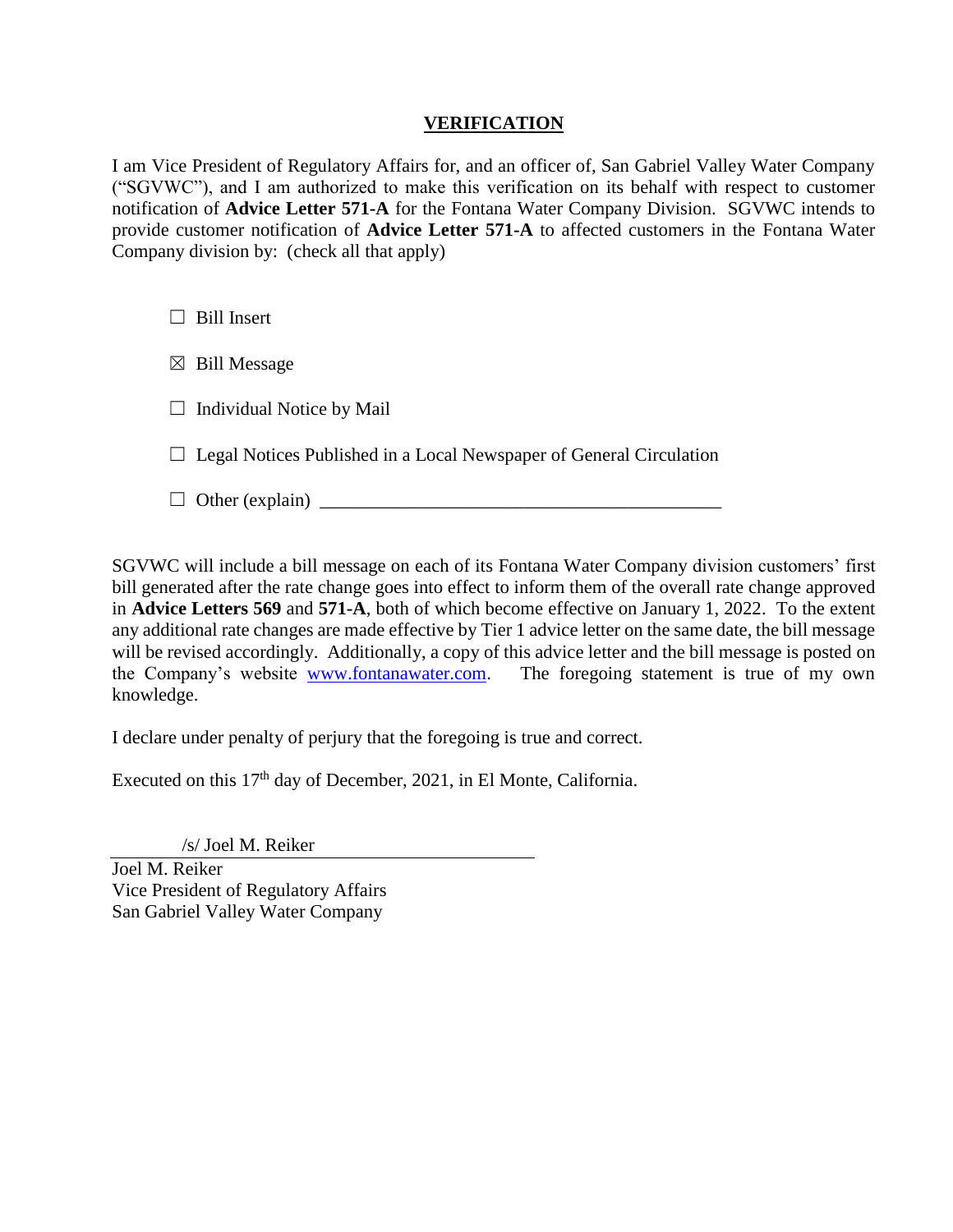# **Bill Message**

# Fontana Water Company Division

Effective Jan. 1, your bill includes an increase for purchased power costs and inflation as approved in Advice Letters 569 and 571-A. A typical residential customer will experience an increase of \$1.95 or 2.4%. If your bill covers a period before Jan. 1, it has been prorated. Learn more at [https://www.fontanawater.com/rates-regulatory/advice-letter-filings-with-cpuc/.](https://www.fontanawater.com/rates-regulatory/advice-letter-filings-with-cpuc/)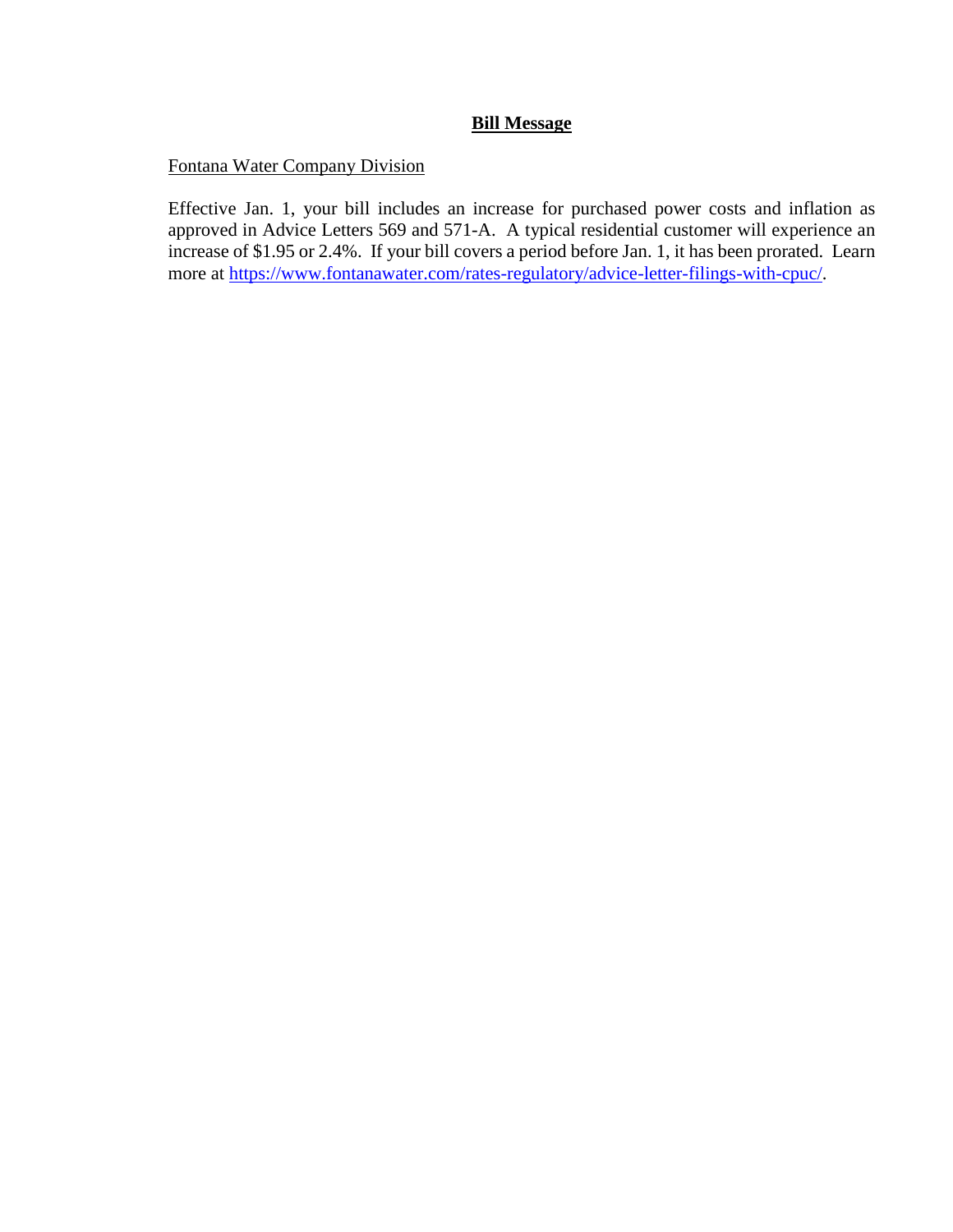| 11142 GARVEY AVENUE        |           | Revised | Cal. P.U.C. Sheet No. | 3170-W |
|----------------------------|-----------|---------|-----------------------|--------|
| EL MONTE, CALIFORNIA 91733 | ancelling | Revised | Cal. P.U.C. Sheet No. | 3156-W |

#### **SCHEDULE NO. FO-1** Fontana Water Company GENERAL METERED SERVICE

#### **APPLICABILITY**

Applicable to all metered water service, except for those Residential customers required to be served under Schedule FO-1C.

#### **TERRITORY**

Portions of Fontana, Rancho Cucamonga, Rialto, and vicinity, San Bernardino County.

### **RATES**

Quantity Rates:

| Per Meter |  |
|-----------|--|

# Per Month

| Service Charges: |  |
|------------------|--|
|                  |  |
|                  |  |
|                  |  |
|                  |  |
|                  |  |
|                  |  |
|                  |  |
|                  |  |
|                  |  |
|                  |  |
|                  |  |
|                  |  |

*(continued)*

(To be inserted by utility)

*Issued by*

J. M. Reiker NAME

(To be inserted by Cal. P.U.C.)

Advice Letter No. 571-A

Decision No.

Vice President of Regulatory Affairs TITLE

Effective

Date Filed

Resolution No.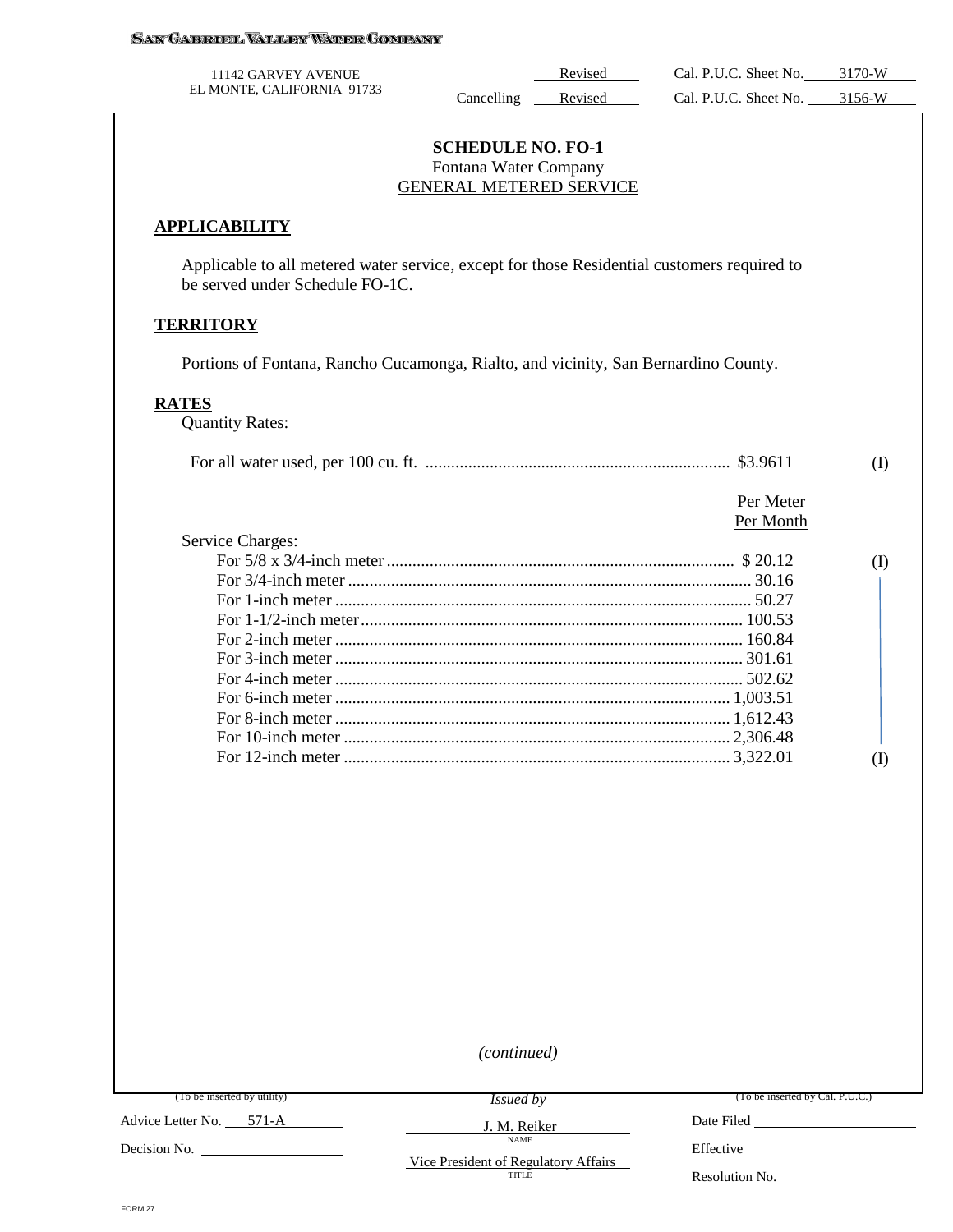# SAN GARRIEL VALLEY WARER COMPANY

|                                                                                                                                                                     |                                                                                                    | Revised | Cal. P.U.C. Sheet No. 3171-W |          |
|---------------------------------------------------------------------------------------------------------------------------------------------------------------------|----------------------------------------------------------------------------------------------------|---------|------------------------------|----------|
| 11142 GARVEY AVENUE<br>EL MONTE, CALIFORNIA 91733                                                                                                                   | Cancelling                                                                                         | Revised | Cal. P.U.C. Sheet No. 3134-W |          |
|                                                                                                                                                                     | <b>SCHEDULE NO. FO-1</b><br>Fontana Water Company<br><b>GENERAL METERED SERVICE</b><br>(continued) |         |                              |          |
| <b>RATES</b> (continued)                                                                                                                                            |                                                                                                    |         |                              |          |
|                                                                                                                                                                     |                                                                                                    |         | Per Battery                  |          |
|                                                                                                                                                                     |                                                                                                    |         | Per Month                    |          |
|                                                                                                                                                                     |                                                                                                    |         |                              | $\rm(I)$ |
|                                                                                                                                                                     |                                                                                                    |         |                              |          |
|                                                                                                                                                                     |                                                                                                    |         |                              |          |
|                                                                                                                                                                     |                                                                                                    |         |                              |          |
|                                                                                                                                                                     |                                                                                                    |         |                              |          |
|                                                                                                                                                                     |                                                                                                    |         |                              |          |
|                                                                                                                                                                     |                                                                                                    |         |                              |          |
|                                                                                                                                                                     |                                                                                                    |         |                              |          |
|                                                                                                                                                                     |                                                                                                    |         |                              |          |
|                                                                                                                                                                     |                                                                                                    |         |                              | (1)      |
| The Service Charge is a readiness-to-serve charge applicable to all metered service and to<br>which is added to the quantity charge computed at the Quantity Rates. |                                                                                                    |         |                              |          |
| <b>SPECIAL CONDITIONS</b><br>1. All bills are subject to the reimbursement fee set forth on Schedule No. AA-UF.                                                     |                                                                                                    |         |                              |          |
| 2. All bills are subject to the applicable surcharges and surcredits set forth on Schedule No. FO-AS.                                                               |                                                                                                    |         |                              |          |
|                                                                                                                                                                     |                                                                                                    |         |                              |          |
|                                                                                                                                                                     |                                                                                                    |         |                              |          |
|                                                                                                                                                                     |                                                                                                    |         |                              |          |
|                                                                                                                                                                     |                                                                                                    |         |                              |          |
|                                                                                                                                                                     |                                                                                                    |         |                              |          |
|                                                                                                                                                                     |                                                                                                    |         |                              |          |

|  | (To be inserted by utility) |  |  |
|--|-----------------------------|--|--|
|--|-----------------------------|--|--|

Advice Letter No. 571-A

Decision No.

*Issued by*

J. M. Reiker NAME

(To be inserted by Cal. P.U.C.)

Date Filed

Vice President of Regulatory Affairs

Resolution No.

Effective

FORM 27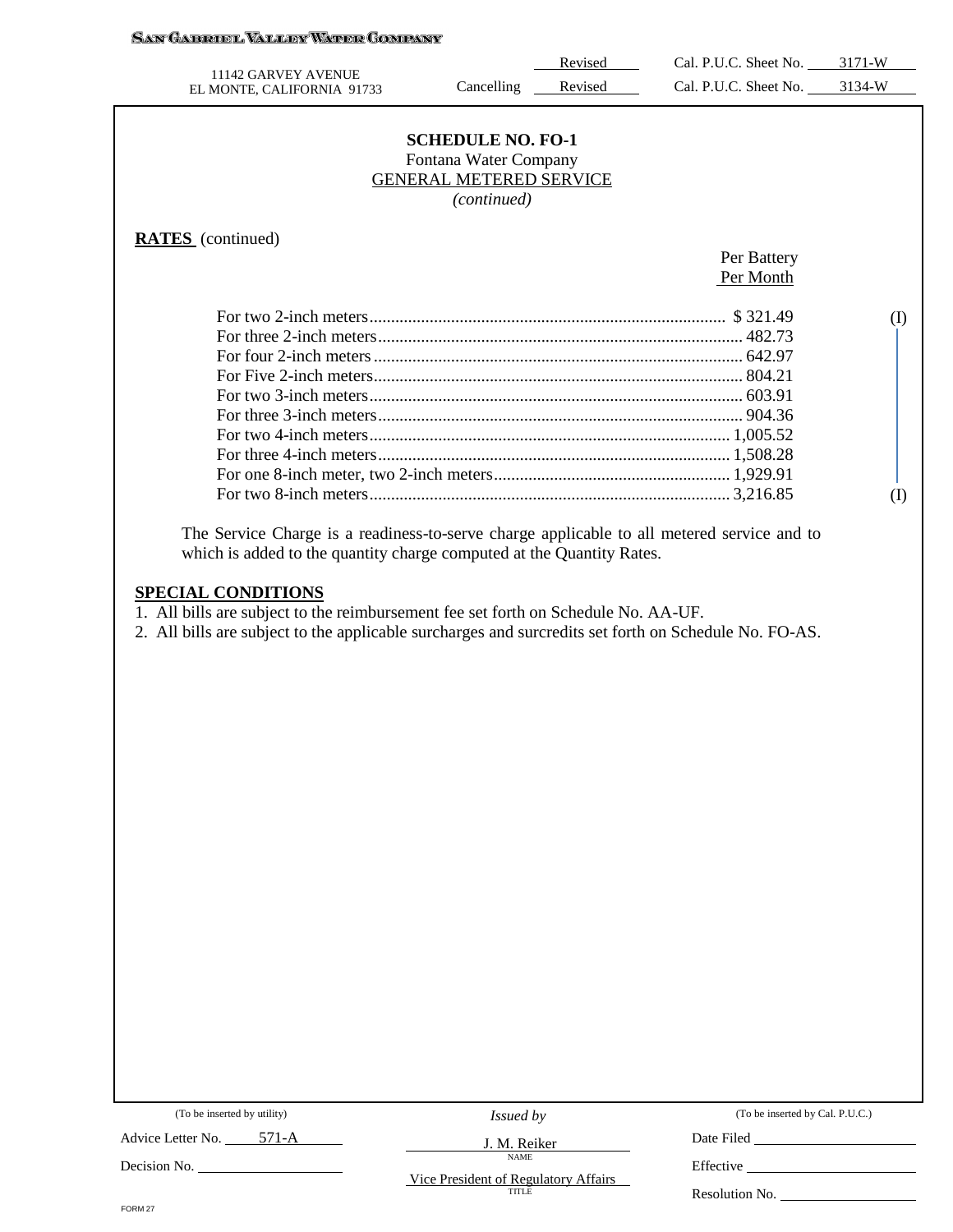#### **SAN GABRIEL VALLEY WATER COMPANY**

11142 GARVEY AVENUE

EL MONTE, CALIFORNIA 91733<br>Cancelling Revised Cal. P.U.C. Sheet No. 3172-W<br>Cancelling Revised Cal. P.U.C. Sheet No. 3157-W Cal. P.U.C. Sheet No.

#### **SCHEDULE NO. FO-1C** Fontana Water Company GENERAL METERED SERVICE - CONSERVATION RATES

### **APPLICABILITY**

Applicable to all metered Residential customers, excluding apartments, trailer parks, and any other facility in which Residential customers receive service through a master meter.

#### **TERRITORY**

Portions of Fontana, Rancho Cucamonga, Rialto, and vicinity, San Bernardino County.

#### **RATES**

Quantity Rates:

|  | (I) |
|--|-----|
|  | (I) |

#### **SPECIAL CONDITIONS**

1. All bills are subject to the reimbursement fee set forth on Schedule No. AA-UF.

2. All bills are subject to the applicable surcharges and surcredits set forth on Schedule No. FO-AS.

| (To be inserted by utility) | <i>Issued by</i>                                    | (To be inserted by Cal. P.U.C.) |
|-----------------------------|-----------------------------------------------------|---------------------------------|
| Advice Letter No. 571-A     | J. M. Reiker                                        | Date Filed                      |
| Decision No.                | <b>NAME</b><br>Vice President of Regulatory Affairs | Effective                       |
|                             | <b>TITLE</b>                                        | Resolution No.                  |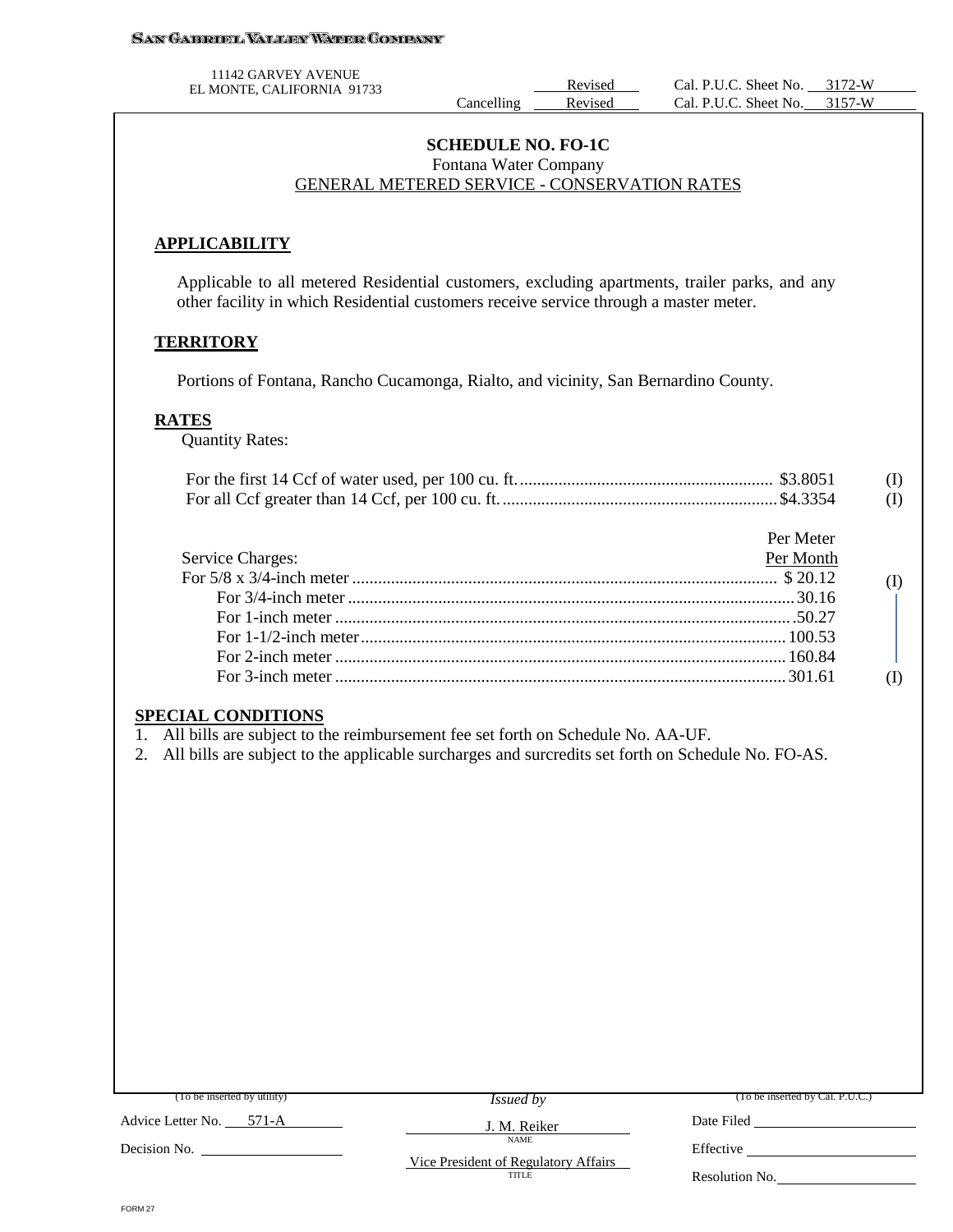#### San Gabriel Valley Water Company

| 11142 GARVEY AVENUE        |            | Revised | Cal. P.U.C. Sheet No. | 3173-W |
|----------------------------|------------|---------|-----------------------|--------|
| EL MONTE, CALIFORNIA 91733 | Cancelling | Revised | Cal. P.U.C. Sheet No. | 3136-W |

# **SCHEDULE NO. FO-4** Fontana Water Company PRIVATE FIRE SERVICE

# **APPLICABILITY**

Applicable to water service furnished to private fire systems and to private fire hydrants.

### **TERRITORY**

Portions of Fontana, Rancho Cucamonga, Rialto and vicinity, San Bernardino County.

|             | Per Service |
|-------------|-------------|
| <b>RATE</b> | Per Month   |
|             |             |

For each inch of diameter of service connection ................................................. \$13.48

# **SPECIAL CONDITIONS**

1. The customer will pay, without refund, the entire cost of the private fire service facilities.

- 2. The private fire service facilities shall be installed by the utility or under the utility's direction and shall be the sole property and subject to the control of the utility, with the right to alter, repair, replace and the right to remove upon discontinuance of service.
- 3. The minimum diameter for the private fire service connection will be 4-inches. The maximum diameter shall not be larger than the diameter of the water main to which the private fire service facilities are attached unless said main is circulating, in which case with the approval of the utility the maximum diameter may be larger by not more than 2-inches than the diameter of said circulating main.
- 4. If a water main of adequate size is not available adjacent to the premises to be served, then a new main from the nearest existing main of adequate size will be installed by the utility at the cost of the customer. Such cost shall not be subject to refund.
- 5. The private fire service facilities will include a detector check valve or other similar device acceptable to the utility which will indicate the use of water. The facilities may be located within the customer's premises or within public right of way adjacent thereto. Where located within the premises, the utility and its duly authorized agents shall have the right of ingress to and egress from the premises for all purposes related to said facilities. In the event the installation is solely a private fire hydrant facility, the requirement for a detector check valve or other similar device may be waived.

#### *(continued)*

(To be inserted by utility)

Advice Letter No. 571-A

*Issued by* J. M. Reiker

NAME

(To be inserted by Cal. P.U.C.)

(I)

Vice President of Regulatory Affairs TITLE

Effective Resolution No.

Date Filed

FORM 27

Decision No.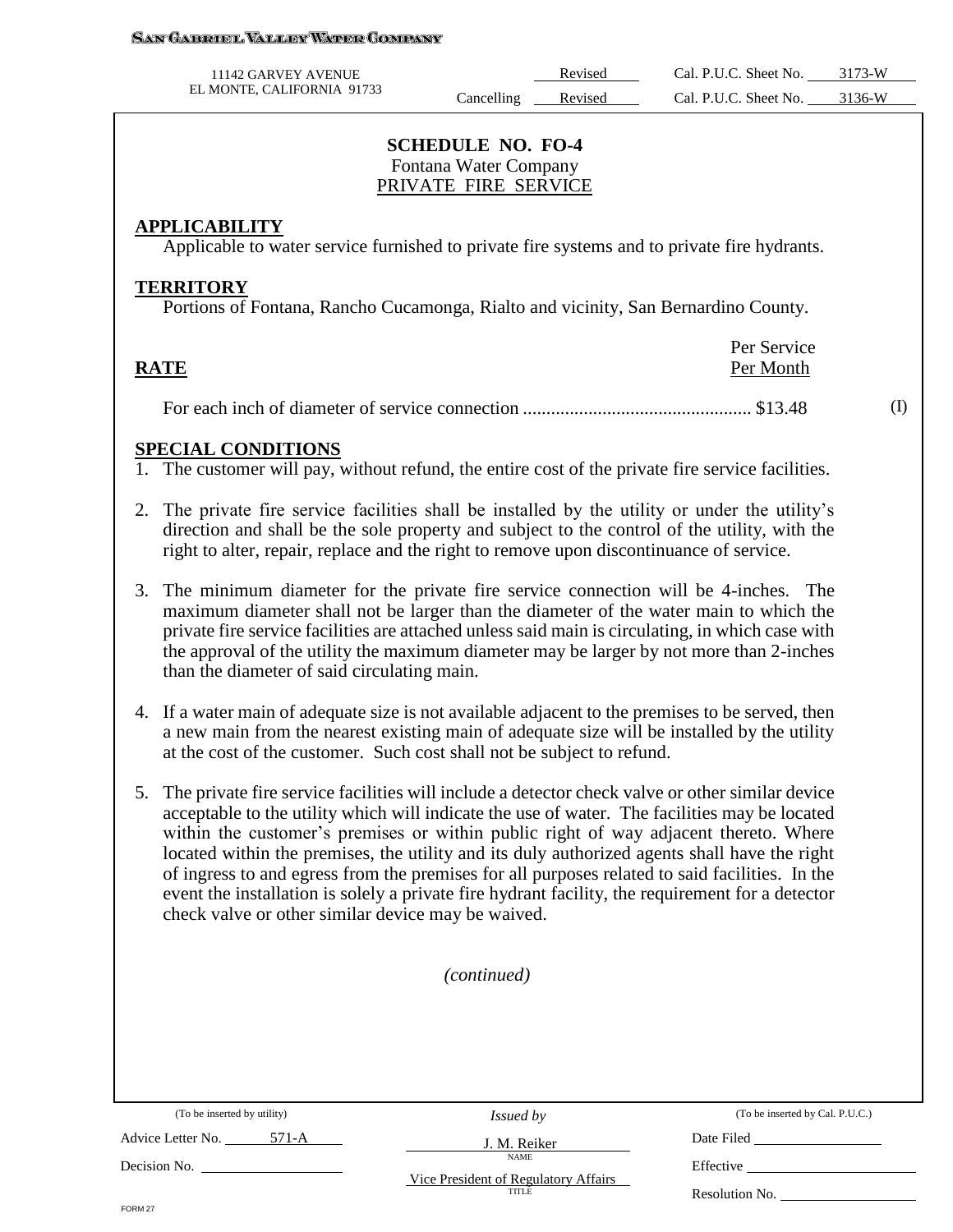| <b>SAN GABROEL VALLEY WATER COMPANY</b>                                             |                                                                                                 |         |                              |              |
|-------------------------------------------------------------------------------------|-------------------------------------------------------------------------------------------------|---------|------------------------------|--------------|
| 11142 GARVEY AVENUE                                                                 |                                                                                                 | Revised | Cal. P.U.C. Sheet No. 3174-W |              |
| EL MONTE, CALIFORNIA 91733                                                          | Cancelling                                                                                      | Revised | Cal. P.U.C. Sheet No. 3158-W |              |
|                                                                                     | <b>SCHEDULE NO. FO-6</b><br>Fontana Water Company Tariff Area<br>RECYCLED WATER METERED SERVICE |         |                              |              |
| <b>APPLICABILITY</b>                                                                |                                                                                                 |         |                              |              |
| Applicable to all recycled water metered service.                                   |                                                                                                 |         |                              |              |
| <b>TERRITORY</b>                                                                    |                                                                                                 |         |                              |              |
| Portions of Fontana, Rancho Cucamonga, Rialto, and vicinity, San Bernardino County. |                                                                                                 |         |                              |              |
| <b>RATES</b>                                                                        |                                                                                                 |         |                              |              |
| <b>Quantity Rates:</b>                                                              |                                                                                                 |         |                              |              |
|                                                                                     |                                                                                                 |         |                              | $\rm(D)$     |
|                                                                                     |                                                                                                 |         | Per Meter                    |              |
| Service Charge:                                                                     |                                                                                                 |         | Per Month                    |              |
|                                                                                     |                                                                                                 |         |                              | (I)          |
|                                                                                     |                                                                                                 |         |                              |              |
|                                                                                     |                                                                                                 |         |                              |              |
|                                                                                     |                                                                                                 |         |                              |              |
|                                                                                     |                                                                                                 |         |                              |              |
|                                                                                     |                                                                                                 |         |                              |              |
|                                                                                     |                                                                                                 |         |                              |              |
|                                                                                     |                                                                                                 |         |                              |              |
|                                                                                     |                                                                                                 |         |                              |              |
|                                                                                     |                                                                                                 |         |                              |              |
|                                                                                     |                                                                                                 |         |                              | $($ $\Gamma$ |
|                                                                                     |                                                                                                 |         |                              |              |

*(continued)*

Advice Letter No. 571-A

Decision No. \_

*Issued by*

J. M. Reiker NAME

(To be inserted by Cal. P.U.C.)

Date Filed \_\_

Effective

Vice President of Regulatory Affairs

FORM 27

Resolution No.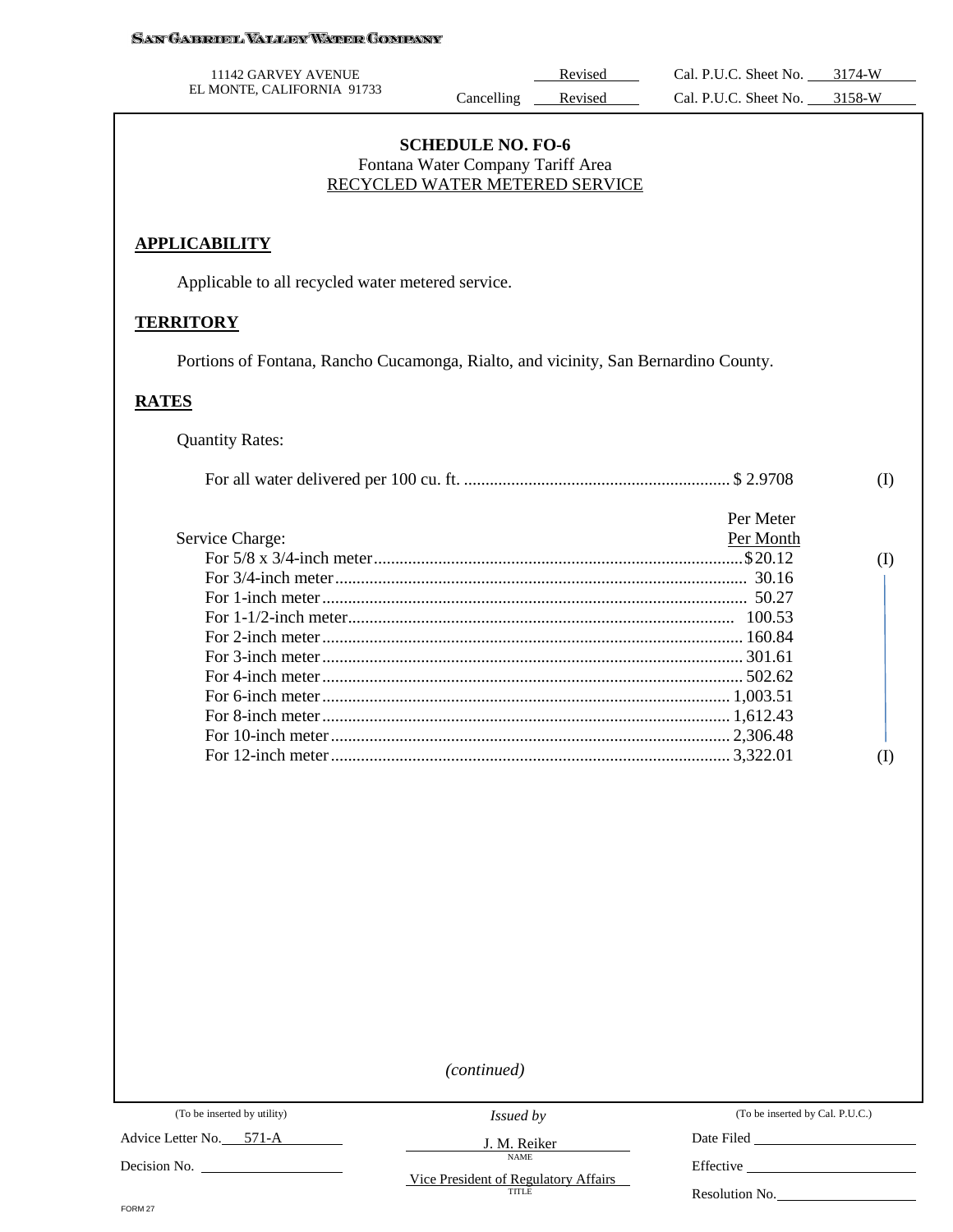#### <u>San Gabriel Valley Water Company</u>

3 11142 GARVEY AVENUE

EL MONTE, CALIFORNIA 91733 Revised Cal. P.U.C. Sheet No. 3175-W Cancelling Revised Cal. P.U.C. Sheet No. 3138-W

#### **SCHEDULE NO. FO-6** Fontana Water Company Tariff Area RECYCLED WATER METERED SERVICE *(continued)*

# **RATES** – (continued) Per Battery

| Per Month |     |
|-----------|-----|
|           | (I) |
|           |     |
|           |     |
|           |     |
|           |     |
|           |     |
|           |     |
|           |     |
|           |     |
| 3,216.85  |     |
|           |     |

The Service Charge is a readiness-to-serve charge which is applicable to all metered service and to which is added the charge for reclaimed water used computed at the Quantity Rates.

## **SPECIAL CONDITIONS**

- 1. The Quantity Rate is set at 75% of the Quantity Rate of Schedule No. FO-1.
- 2. The customer is responsible for compliance with all local, state, and federal rules and regulations that apply to the use of recycled water on the customer's premises.
- 3. The utility will supply only such recycled water at such pressure as may be available from time to time from the recycled water system. The customer shall indemnify the utility and save it harmless against any and all claims arising out of service under this schedule and shall further agree to make no claims against the utility for any loss or damage resulting from service under this schedule.
- 4. All bills are subject to the reimbursement fee set forth on Schedule No. AA-UF.
- 5. All bills are subject to the applicable surcharges and surcredits set forth on Schedule No. FO-AS.

| (To be inserted by utility)             | <i>Issued by</i>                              | (To be inserted by Cal. P.U.C.) |
|-----------------------------------------|-----------------------------------------------|---------------------------------|
| Advice Letter No. 571-A<br>Decision No. | J. M. Reiker<br><b>NAME</b>                   | Date Filed                      |
| FORM 27                                 | Vice President of Regulatory Affairs<br>TITLE | Effective<br>Resolution No.     |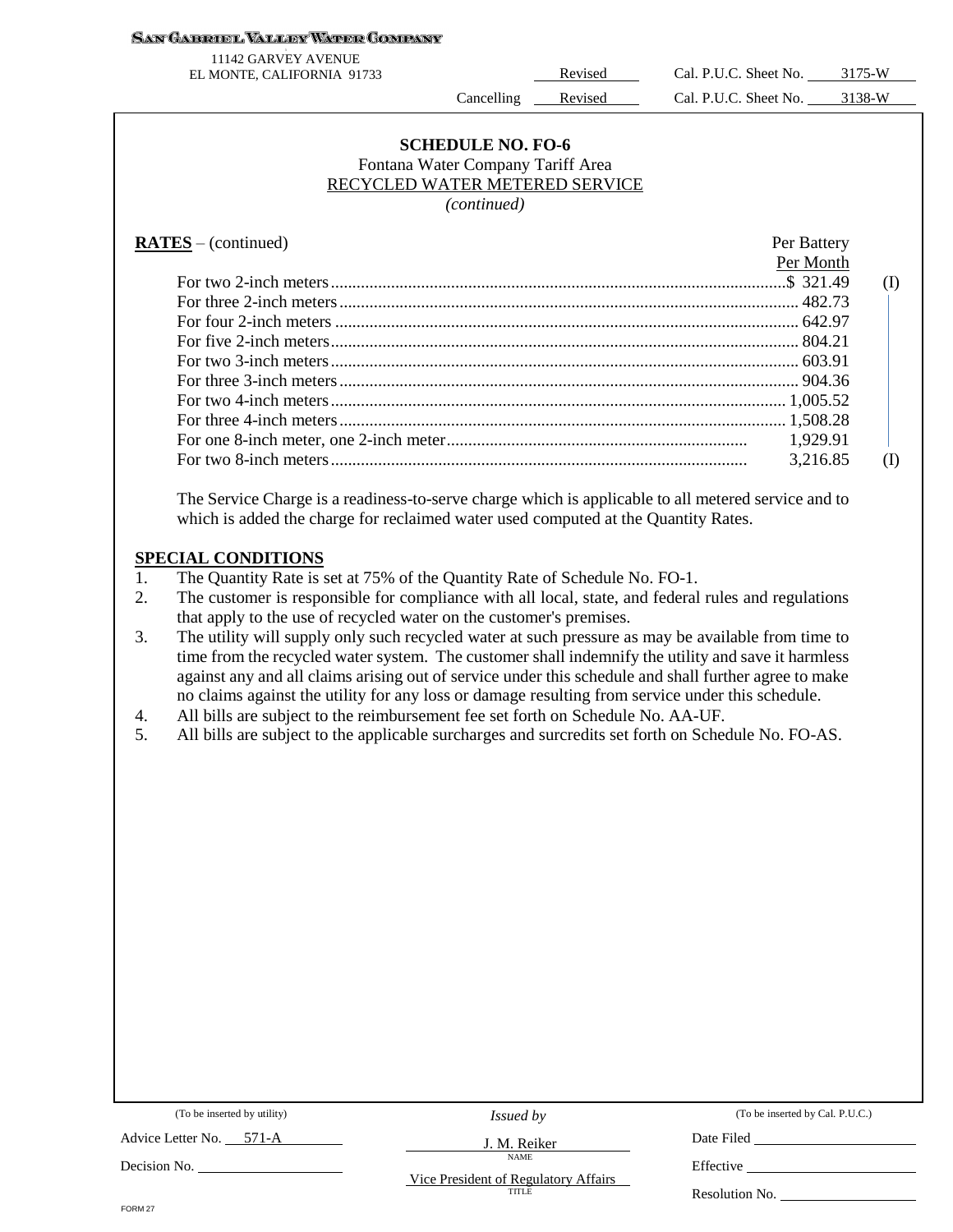#### San Gabroel Valley Waper Company

| 11142 GARVEY AVENUE        |            | Revised | Cal. P.U.C. Sheet No. | 3176-W |
|----------------------------|------------|---------|-----------------------|--------|
| EL MONTE, CALIFORNIA 91733 | Cancelling | Revised | Cal. P.U.C. Sheet No. | 3150.W |

# **PRELIMINARY STATEMENT (Continued)**

#### **H2. Water Revenue Adjustment Mechanism (WRAM) Memorandum Account for the Fontana Water Company Division**

- 1. Purpose: The purpose of this memorandum account is to track the Quantity Rate revenues collected under Schedule FO-1C tiered rates against the revenues that would have been collected under a single block Quantity Rate.
- 2. The following entries will be made monthly to the WRAM memorandum Account in the Fontana Water Company division:
	- a. The recorded revenues collected through the tiered Quantity Rate under Schedule No. FO-1C (debit).
	- b. The calculated revenues that would have been collected under a single block Quantity Rate for the same water usage as in 2a above (credit).
	- c. The CPUC-adopted Quantity Rates (\$/Ccf) to be used in calculating the revenues for 2a and 2b above are as follows:

| Single Block Rate | $0-14 \text{ Ccf/mol}$ .<br>Tier 1 Rate | Over 14 Ccf/mo.<br>Tier 2 Rate | (T)      |
|-------------------|-----------------------------------------|--------------------------------|----------|
|                   |                                         |                                | (D)      |
|                   |                                         |                                | (D)      |
| \$3.4560          | \$3.3100                                |                                |          |
| \$3.4331          | \$3.2881                                | \$3.7813                       |          |
| \$3.5200          | \$3.3750                                | \$3.8682                       |          |
| \$3.5705          | \$3.4255                                | \$3.9187                       |          |
| \$3.8330          | \$3.6773                                | \$4.2068                       |          |
| \$3.9551          | \$3.7994                                | \$4.3289                       |          |
| \$3.9611          | \$3.8051                                | \$4.3354                       | (I)      |
|                   |                                         |                                | \$3.8065 |

- d. Franchise fees and uncollectible account expense, based on the net of 2a and 2b above, and the CPUC-adopted rates for franchise fees and uncollectible expenses.
- e. Monthly interest calculated at 1/12 of the most recent month's interest rate on Commercial Paper (prime, 3-month), published in the Federal Reserve Statistical Release, H.15 (http://www/federalreserve.gov/releases/H15/data/m/cp3m.txt), or its successor publication.
- 3. The balance in the memorandum account shall be amortized by a Tier 1 advice letter whenever the balance exceeds 2% of the authorized revenue requirement for the preceding calendar year. If the balance is below 2%, San Gabriel shall propose its amortization in a general rate case.
- 4. The memorandum account will terminate when so ordered in a CPUC general rate case decision, at which time any remaining debit (undercollection) or credit (overcollection) balance will be amortized through a rate surcharge or surcredit.

*Authorization: Established pursuant to D.10-04-031, Ordering Paragraph 4; and Advice Letter 385* 

| (To be inserted by utility) | <i>Issued by</i>                              | (To be inserted by Cal. P.U.C.) |
|-----------------------------|-----------------------------------------------|---------------------------------|
| 571-A<br>Advice Letter No.  | J. M. Reiker                                  | Date Filed                      |
| Decision No.                | <b>NAME</b>                                   | Effective                       |
|                             | Vice President of Regulatory Affairs<br>TITLE | Resolution No.                  |
| FORM 27                     |                                               |                                 |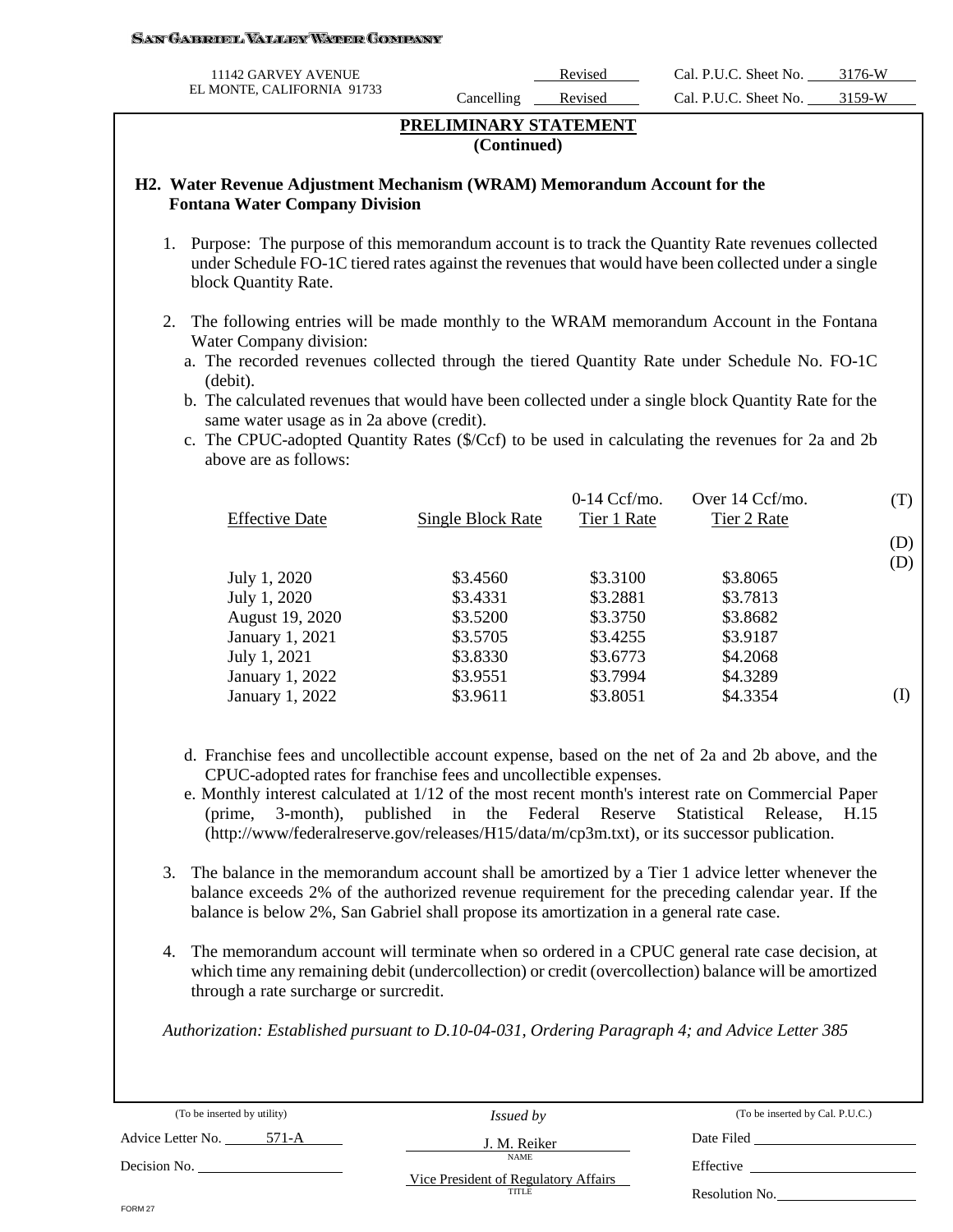#### **SAN GABRIEL VALLEY WATER COMPANY**

11142 GARVEY AVENUE EL MONTE, CALIFORNIA 91733

Revised Cal. P.U.C. Sheet No. 3177-W Cancelling Revised Cal. P.U.C. Sheet No. 3169-W

#### TABLE OF CONTENTS

The following listed tariff sheets contain all effective rates and rules affecting the rates and services of the utility, together with information relating thereto:

| <b>Subject Matter of Sheet</b><br><b>Title Page</b><br><b>Table of Contents</b><br><b>Preliminary Statement</b>                                                                                                                                                                                                                                                                                                                                                                               |                                                                                                                                                 | C.P.U.C.<br>Sheet No.<br>1559-W<br>3177-W, 3168-W<br>(T)<br>3026-W, 2935-W,<br>2936-W, 3148-W<br>634-W, 390-W, 2878-W, 2879-W, 3141-W, 3142-W,<br>3167-W, 3176-W, 2782-W, 2783-W, 2395-W,<br>(T)<br>2880-W, 2744-W, 2749-W, 3081-W, 2401-W,<br>2715-W to 2718-W, 3082-W, 3083-W, 2986-W,<br>2984-W,<br>3055-W, 3011-W, 2412-W, 2668-W |  |
|-----------------------------------------------------------------------------------------------------------------------------------------------------------------------------------------------------------------------------------------------------------------------------------------------------------------------------------------------------------------------------------------------------------------------------------------------------------------------------------------------|-------------------------------------------------------------------------------------------------------------------------------------------------|---------------------------------------------------------------------------------------------------------------------------------------------------------------------------------------------------------------------------------------------------------------------------------------------------------------------------------------|--|
| Service Area Maps:<br>Fontana Water Company<br>Los Angeles County Division<br>Service Area - East Portion<br><b>South Portion</b><br>$\overline{a}$<br>- West Portion<br>Area Maps of Less Than 40 p.s.i.g.                                                                                                                                                                                                                                                                                   |                                                                                                                                                 | 1533-W<br>1183-W<br>869-W<br>2690-W<br>871-W<br>691-W to 697-W                                                                                                                                                                                                                                                                        |  |
| <b>Rate Schedules</b><br>All Tariff Areas<br>Surcharge to Fund Public Utilities<br><b>Commission Reimbursement Fee</b><br>Stages Water Shortage Surcharges and Penalties 14.1<br>Fontana Water Company<br>General Metered Service - General<br>General Metered Service - Conservation<br>Private Fire Service<br>Recycled Water Metered Service<br><b>Construction Service</b><br>California Alternative Rates For Water<br><b>Additional Surcharges/Surcredits</b><br><b>Facilities Fees</b> | <b>Schedule</b><br><b>Number</b><br>AA-UF<br>$FO-1$<br>$FO-1C$<br>$FO-4$<br>$FO-6$<br>$FO-9$<br><b>FO-CARW</b><br>FO-AS<br>FO-FF<br>(continued) | 3058-W<br>2580-W, 2482-W to 2484-W, 2581-W<br>(T)<br>3170-W, 3171-W<br>3172-W<br>(T)<br>(T)<br>3173-W, 1087-W, 1476-W<br>(T)<br>3174-W, 3175-W<br>2707-W, 2708-W<br>3116-W, 3076-W<br>3077-W<br>3078-W, 1876-W                                                                                                                        |  |
| (To be inserted by utility)                                                                                                                                                                                                                                                                                                                                                                                                                                                                   | Issued by                                                                                                                                       | (To be inserted by Cal. P.U.C.)                                                                                                                                                                                                                                                                                                       |  |
| Advice Letter No. 571-A                                                                                                                                                                                                                                                                                                                                                                                                                                                                       | J. M. Reiker<br><b>NAME</b><br>Vice President of Regulatory Affairs<br>TITLE                                                                    | Date Filed<br>Resolution No.                                                                                                                                                                                                                                                                                                          |  |